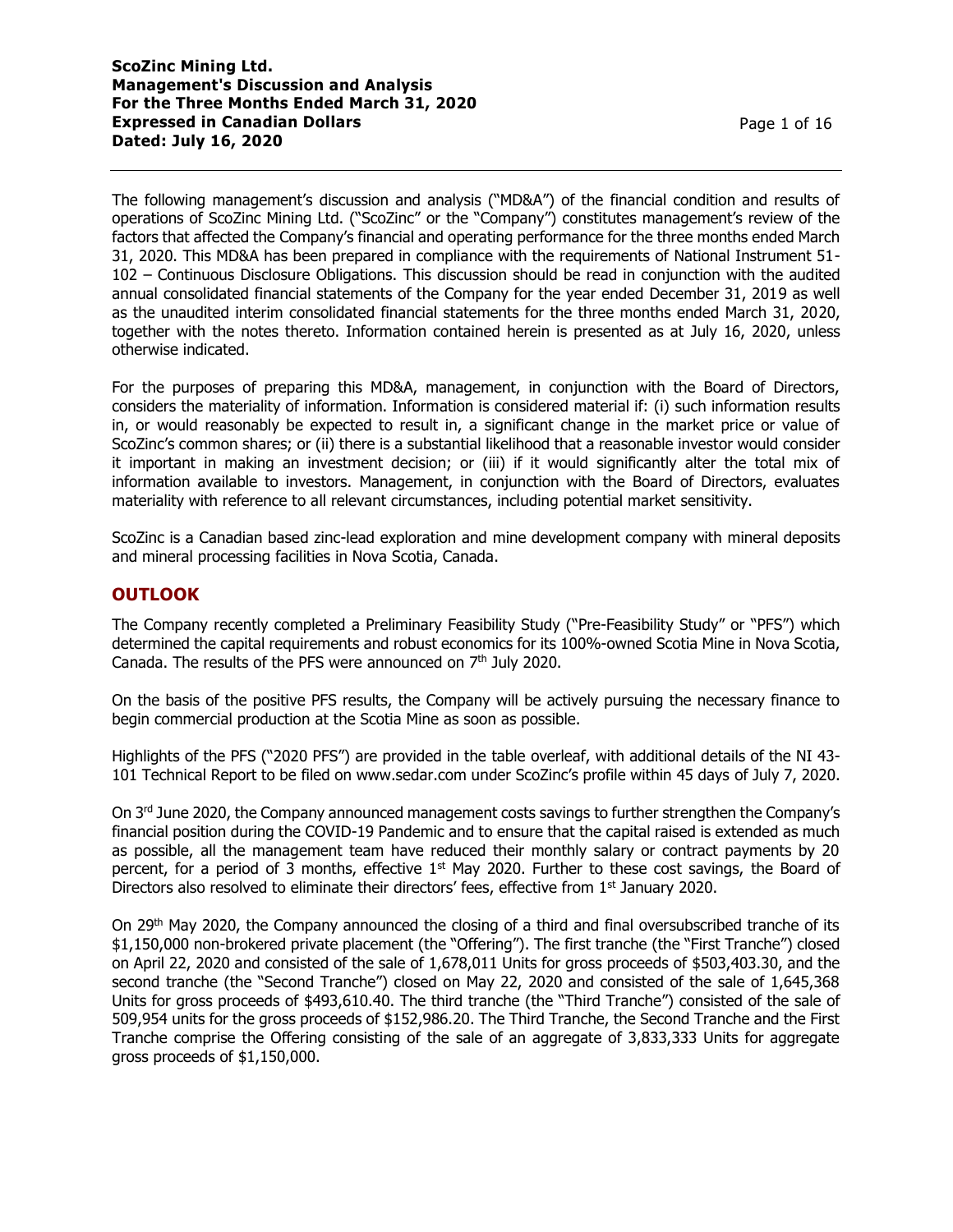| Pre-Tax Net Present Value (Discount Rate 8%)                     | \$156M             |
|------------------------------------------------------------------|--------------------|
| Pre-Tax Internal Rate of Return                                  | 52%                |
| After-Tax Net Present Value (Discount Rate 8%)                   | \$115M             |
| After-Tax Internal Rate of Return                                | 49%                |
| EBITDA (Annual Average)                                          | \$17.1M            |
| Payback Period (Years)                                           | 2.4                |
| Pre-Production CAPEX (incl. \$2.7M contingency & \$1.2M finance) | \$30.8M            |
| Metal Production Zinc (5 Year Annual Average)                    | 35M lbs            |
| Metal Production Lead (5 Year Annual Average)                    | 15M lbs            |
| Zinc Concentrate Grade (LOM Average)                             | 57%                |
| Lead Concentrate Grade (LOM Average)                             | 71%                |
| Processing Throughput Rate (Tonnes Per Day)                      | 2,700              |
| Life of Mine ("LOM") (Years)                                     | <b>14.25 Years</b> |
| Ore Reserves Mined (LOM Total)                                   | 13.66Mt            |
| Zinc Ore Grade (LOM Average)                                     | 2.03% Zn           |
| Lead Ore Grade (LOM Average)                                     | 1.10% Pb           |
| Net Revenue After Royalty & Treatment Charges                    | \$822M             |
| Operating Cash Flow Before Taxes                                 | \$335M             |
| <b>Financing Costs</b>                                           | \$4.6M             |
| C1 Costs Over LOM <sup>1</sup>                                   | US\$0.59/lb        |
| Total Operating Cost (Per Tonne Milled LOM)                      | \$53.72/t          |
| All-In-Sustaining-Cost (ZnEq) <sup>1, 2</sup>                    | US\$0.60/lb        |
| Zinc Price (LOM Average)                                         | US\$1.19/lb        |
| Lead Price (LOM Average)                                         | US\$0.89/lb        |
| Foreign Exchange Rate (CAD:USD)                                  | 0.71               |

### **Pre-Feasibility Study Highlights**

All dollar amounts are expressed in Canadian Dollars unless otherwise noted

1. After Lead credits deducted

2. All-In-Sustaining-Costs ("AISC") are C1 Costs plus Sustaining Capital and Financing Costs

On 17<sup>th</sup> December 2019, the Company announced a new mineral resource estimate ("2019 MRE") which effectively doubled the total measured and indicated resources applied in all past PEAs on the Scotia Mine. Based upon the new 2019 MRE and a mill trade off study by Ausenco Engineering Canada, the PFS will produce an independent NI 43-101 technical report, including new mineral reserve estimates.

During the third quarter of fiscal 2019, ScoZinc's head office address was changed to Halifax (Nova Scotia) from Toronto (Ontario) to bolster the Company's Nova Scotian focus and demonstrate our commitment to advancing our operations in Nova Scotia. Our new head office address is provided on our website.

On October 25, 2019, the Company appointed Mr. Mark Billings as an Independent Director.

On October 7, 2019, the Company announced that it has appointed Mr. Jason Baker as its new Mine Manager of the Scotia Mine, and also appointed Mr. Candrea as its new Vice-President of Investor Relations.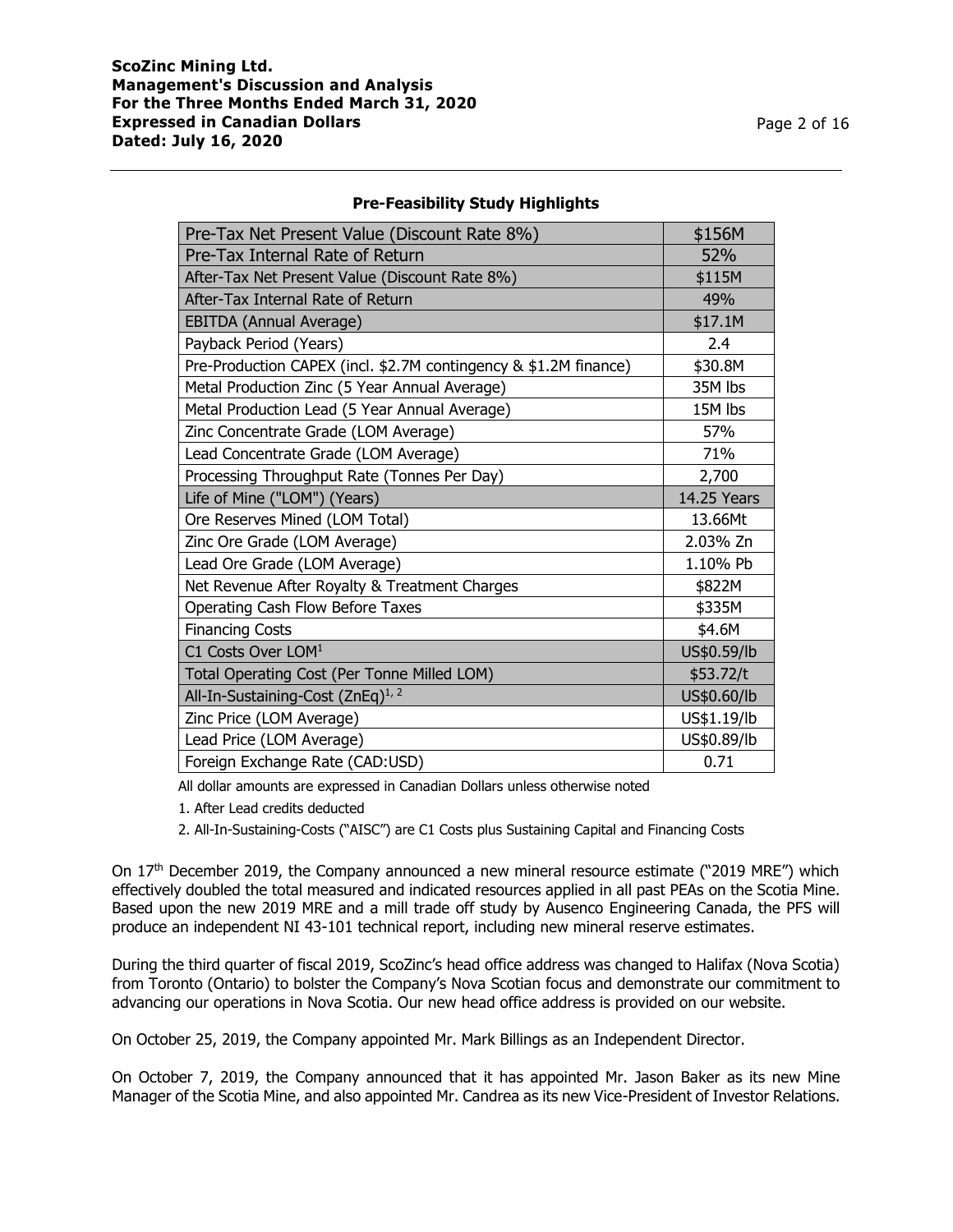On September 20, 2019, Mr. Louis Montpellier resigned as a Director of the Company, and Mr. Mark Haywood joined the Board of Directors as an Executive Director.

On August 21, 2019, Mr. Ashwath Mehra joined the Board of Directors and Mr. Mark Haywood was appointed the President and Chief Executive Officer of the Company, replacing Mr. Joe Ringwald, both effective August 20, 2019.

On April 3, 2018, the Company executed a strategic term sheet with MRI Trading AG ("MRI"). The terms include:

- 1. Life of mine offtake agreement for lead and zinc concentrates;
- 2. C\$14M debt at competitive terms; and
- 3. C\$1M as an equity "lead order" for a planned financing.

The debt and equity components provide for over half of the required funds to recommence mining and milling operation. The offtake agreement provides competitive terms for 333,000 wmt of zinc concentrate and 133,000 wmt of lead concentrate from the Company's Scotia Mine in Nova Scotia. Due diligence was completed awaiting discussions on final terms after completion of the PFS. Considerable interest was shown in ScoZinc's high-quality concentrate with numerous competing parties offering terms for the project's zinc and lead concentrates. MRI was selected following collaborative negotiations due to their familiarity and history with the project, their willingness to include an equity investment in the Company, favorable debt terms and ability to quickly complete the transaction in support of restarting operations as soon as possible.

## **PROPERTY INFORMATION, COMPLETED ACTIVITIES AND OUTLOOK**

## **Scotia Mine**

On May 31, 2011, the Company completed the \$10 million acquisition of all shares and assets of ScoZinc Limited, including the Scotia Mine in Nova Scotia, an extensive mineral claims package that is subject to a mineral royalty to the Government of Nova Scotia and other royalties on certain other mineral interests. A portion of the gross sale proceeds was paid directly to the Government of Nova Scotia to increase bonding requirements for an amended reclamation and closure plan for the Scotia Mine and to pay all outstanding production royalties to the Government of Nova Scotia that were payable prior to the closure of the Scotia Mine in 2009. Since the mine's closure, the key permits, mineral claims, and other approvals necessary to proceed with a restart have been maintained or renewed.

In October 2011, the Company completed a 4,940-metre, 39-hole drill program at the Scotia Mine site to better define mineral resources adjacent to the Main Pit and improve confidence in the block model. The results of the drill program provided a basis to re-assess the block model used in an independent preliminary economic assessment ("PEA") report dated October 7, 2011. Subsequently, a new inventory of mineral resources was published in a technical report to NI 43-101 standards on October 9, 2012.

In the first quarter of 2012, the Company completed an airborne geophysical survey of its exploration properties in Nova Scotia using the helicopter-borne Versatile Time Domain Electromagnetic system. The work area covered geological strata that contain former producing mines, such as Walton Mine, Smithfield Mine, and Mindamar (Stirling) Mine. Following the initial findings of the survey, the Company expanded the survey to include its mineral claim holdings in the Musquodoboit area along an interpreted northeast extension of the favourable carbonate reef structures that host the Gays River and Getty deposits. As a result of this survey, exploration targets were identified for future exploration fieldwork.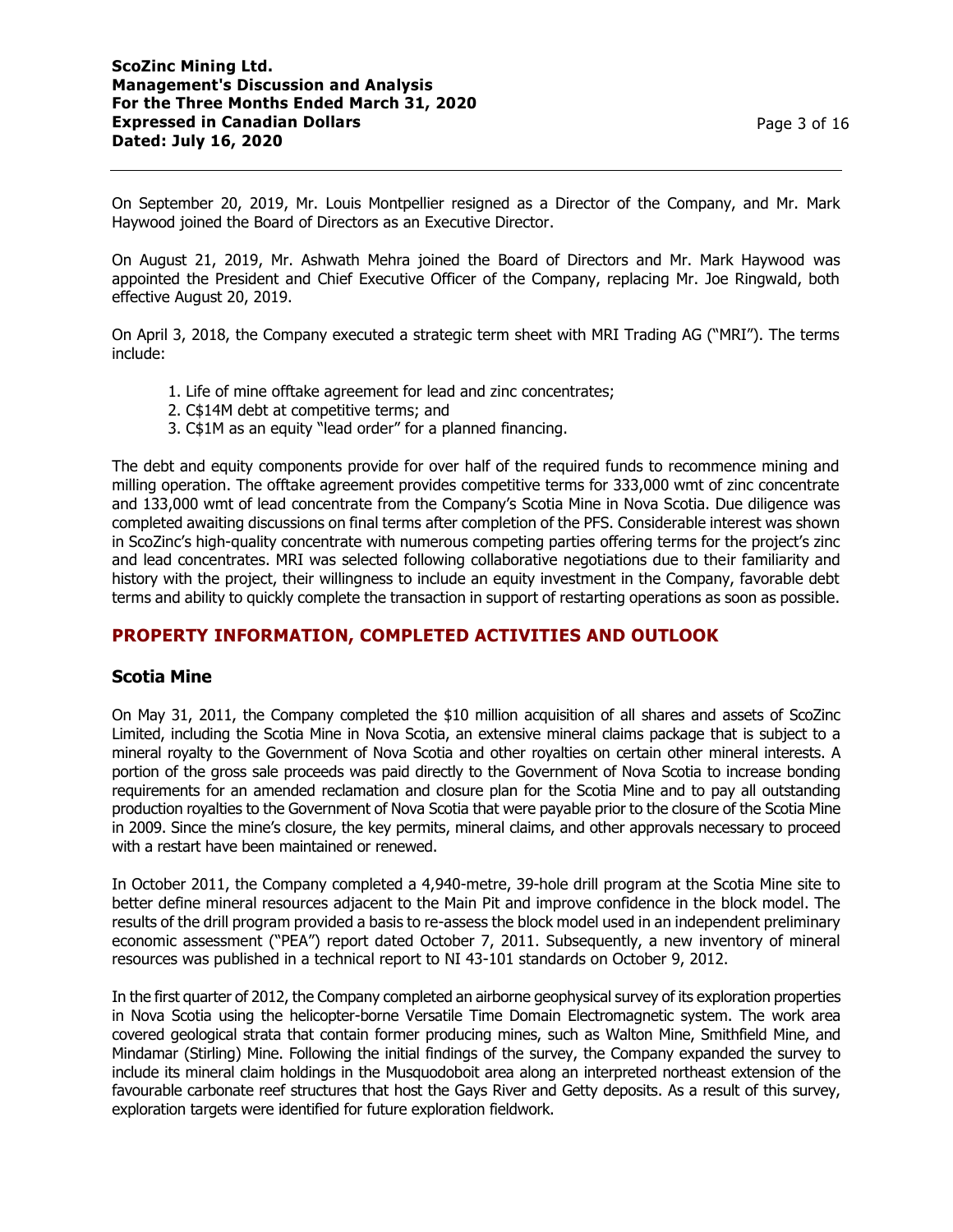In the first, second, and fourth quarters of 2013, the Company's geologic personnel completed soil sampling programs on exploration licenses and claim blocks held within Nova Scotia and Cape Breton. The purpose of the soil sampling program was to follow up and evaluate certain high-priority geophysical targets identified from the 2012 airborne geophysical survey. In addition, expenditures incurred from the soil surveys were utilized to fulfill the annual assessment requirements needed to keep the claims and licenses in good standing. All work was conducted in areas underlain by favourable geologic lithologies known to host zinc-lead mineralization as exemplified by former producing mines.

On May 18, 2012, the Company received approval from the Government of Nova Scotia for an amended Industrial Approval to develop the southwest side of the Main Pit (the "SW Expansion"). As a result, and as of that date, ScoZinc had all of the necessary permits and approvals to proceed with mining operations at the Main Pit and the SW Expansion. Additional reclamation and closure bonding would be required before the Company can develop the SW Expansion.

On December 21, 2012, the Company reported an update to the PEA technical report published in the October 7, 2011. The updated PEA was based on the Mineral Resource disclosed on October 9, 2012 that reported a 55% increase in Measured Mineral Resources and 65% increase in Indicated Mineral Resources in the Main and Northeast pits relative to the Mineral Resource utilized in the prior PEA. The study outlined a conceptual mine life of more than seven years from the Main and Northeast open pits only, whereas the previous PEA reported a similar mine life but also considered the inclusion of the Company's nearby Getty deposit. A second update to the PEA was published in June 2013 that incorporated the results of a metallurgical test work program completed in the second quarter of 2013. This updated PEA also considered the inclusion of a small underground mining operation to extract higher grade mineralization. A summary discussion of that revision to the PEA is provided in the Company's June 11, 2013 news release.

In the third quarter of 2013, the Company's Board of Directors conducted an in-depth review of the Company's 100% owned Scotia Mine and the Company's exploration prospects (collectively, "ScoZinc's Projects"), the outlook for commodity prices, and the current environment for financing mining operations. Based upon the findings of this review, the Board determined that the Scotia Mine is a valuable asset. However, in light of the uncertain prevailing environment for metal prices and mine development financing at that time, the Board decided to suspend the restart of the Scotia Mine and place the project on care and maintenance in order to preserve its value and reduce the Company's expenditures.

As part of the care and maintenance program, an ongoing objective of the Company is to maintain all of the key permits, mineral claims, and other approvals necessary to proceed with the restart of the Scotia Mine. In the fourth quarter of 2016, the Company initiated discussions with the Nova Scotia departments of the Environment and Natural Resources for the renewal of the industrial approval (the "IA") for Mineral Lease 10-1 that contains the Scotia Mine. The IA which expired in February 2017, was renewed in September 2017 for an additional 10 years. Similarly, the environmental assessment which expired in October 2017 was renewed.

In the fourth quarter of 2017 the Company initiated an independent update to the Preliminary Economic Assessment based on a more detailed mine plan, contract mining with bids from major Nova Scotia contractors, updated capital costs, and updated milling and other operating costs. Results of the study were disclosed in a news release dated December 19, 2017 and the NI 43-101 technical report with final results was disclosed in February 2018. As the study showed robust economics for the restart of operations, necessary key permits were in place, and a favorable metal price and exchange rate environment was expected for the foreseeable future, the Company initiated efforts to raise funds for restarting operations.

On October 22, 2018, the Company announced it had completed additional technical and economic optimization studies to update the February 2018 Preliminary Economic Assessment (the "PEA") on its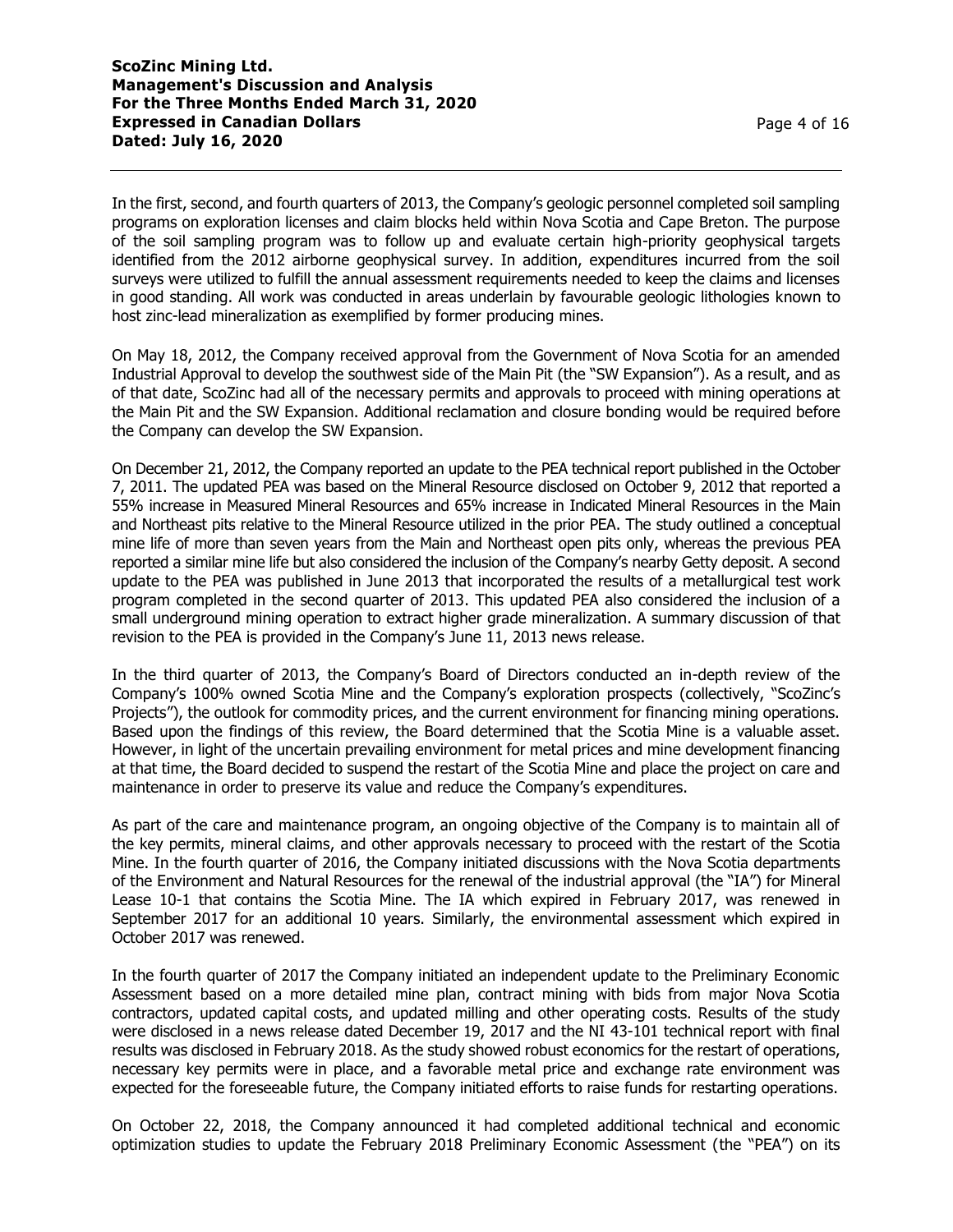Page 5 of 16

wholly-owned Scotia Mine in Nova Scotia, Canada. Project returns remain very robust as increased throughput, lower Canadian dollar assumption and lower initial capital largely offset lower metal price assumptions. (see October 22, 2018 press release). With the completion of the 2019 MRE and the 2020 PFS, the PEA is now redundant.

On 17th December 2019, the Company announced a new mineral resource estimate ("2019 MRE") which effectively doubled the total Measured and Indicated Resources applied in all past PEAs on the Scotia Mine. Highlights of the 2019 MRE include:

- Total Measured & Indicated Resources of 25,450,000 tonnes at a Zinc equivalent grade of 2.84% (1.89% Zinc, 0.99% Lead), an increase in tonnage of 105% from previous resource estimates on the deposit.
- Total Inferred Resources of 5,010,000 tonnes at a Zinc equivalent grade of 2.13% (1.55% Zinc, 0.66% Lead), an increase in tonnage of 7% from the previous resource estimates on the deposit.

Additionally, on  $5<sup>th</sup>$  February 2020, the Company announced the results of a mill optimization trade-off study completed by Ausenco Engineering Canada Inc. The trade-off study evaluated the mill and its processing bottlenecks and determined that a number of low-cost improvements could be made during a relatively short refurbishment period to significantly de-risk the processing operations.

Based upon the new 2019 MRE and the Ausenco optimization study, the Company then decided to complete a Preliminary Feasibility Study on the project, which would determine the Scotia Mine's first NI 43-101 mineral reserve estimate and a provide an independent NI 43-101 technical evaluation on the entire project.

On July 7, 2020, the Company announced the results of the Preliminary Feasibility Study ("2020 PFS") including its first NI 43-101 Mineral Reserve Estimate. The PFS was prepared in collaboration with the independent engineering firms of Ausenco Engineering Canada Inc., MineTech International Limited, SRK Consulting (U.S.), Inc., and Terrane Geoscience Inc. The 2020 PFS NI 43-101 Technical Report is to be filed on www.sedar.com under ScoZinc's profile by August 21, 2020.

## **SUMMARY OF QUARTERLY RESULTS**

The selected financial information is derived from the Company's consolidated financial statements prepared in accordance with International Financial Reporting Standards ("IFRS"). Amounts are expressed in thousands of Canadian dollars, except for loss per share, which is rounded to the nearest cent.

|                                 | <b>Mar 31</b><br>2020 | <b>Dec 31</b><br>2019 | Sep 30<br>2019 | <b>Jun 30</b><br>2019 | <b>Mar 31</b><br>2019 | <b>Dec 31</b><br>2018 | Sep 30<br>2018 | <b>Jun 30</b><br>2018 |
|---------------------------------|-----------------------|-----------------------|----------------|-----------------------|-----------------------|-----------------------|----------------|-----------------------|
| Interest income<br>Loss for the | (9)                   | (48)                  | (9)            | (9)                   | (9)                   | 7)                    | 10             | a                     |
| period                          | (320                  | (482)                 | (510)          | (249)                 | (252)                 | (346)                 | (381)          | (427)                 |
| Loss per share                  | (0.03)                | (0.04)                | (0.07)         | (0.04)                | (0.05)                | (0.08)                | (0.08)         | (0.09)                |

## **RESULTS OF OPERATIONS**

### **Results of Operations for the Three Months Ended March 31, 2020 vs. Three Months Ended March, 31, 2019**

The loss from operating activities for the three months ended March 31, 2020 was \$320,002, compared to the loss of \$346,291 incurred during the comparative three months ended March 31, 2019.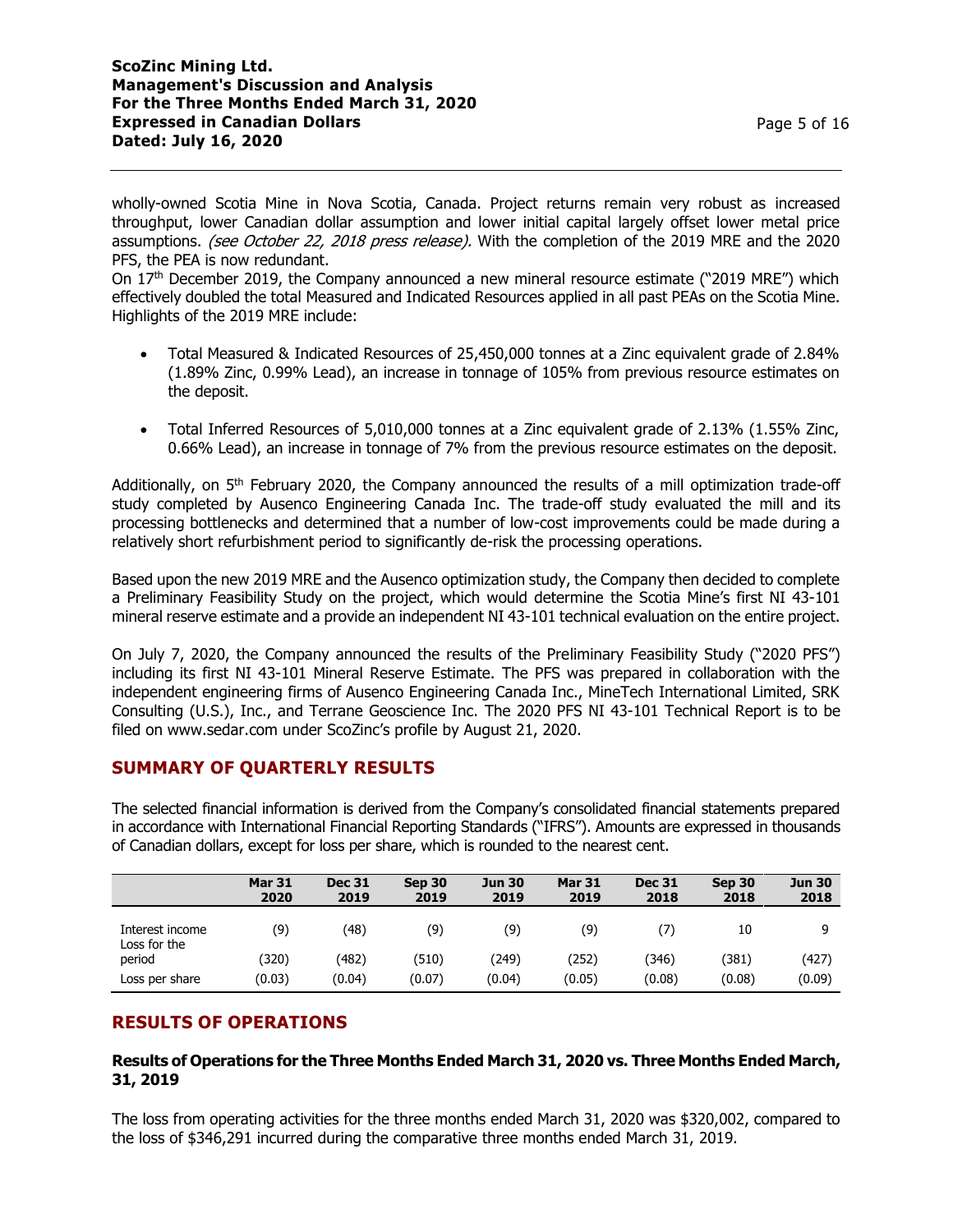Consulting expenses increased marginally to \$30,833 for the three months ended March 31, 2020 from \$24,344 for the comparative three months ended March 31, 2019 as the Company incurred additional charges for executive support and third party consultants in preparation for recommissioning the ScoZinc project.

Legal and accounting fees decreased to \$18,157 for the three months ended March 31, 2020 from \$29,581, for the three months ended March 31, 2019, driven by a reduced utilization of general corporate counsel, and a reduction in outsourced accounting services.

Salaries and benefits increased by \$161,781 over the comparative three months ended March 31, 2019 to \$272,088 from \$110,307 due an increase in utilization of staff as restart preparation initiatives continue to be undertaken.

Office and general increased to \$64,052 for the three months ended March 31, 2020 from \$37,577 for the three months ended March 31, 2019, driven by the cyclical nature of general and consumable expenditures, coupled with an increased staff count on site.

Share-based payments expense increased to \$24,036 during the three months ended March 31, 2020 from \$3,745 expensed during the three months ended March 31, 2019, reflective of the graded recognition of the value of stock options granted to new and existing officers and directors during current and prior periods. During the three months ended March 31, 2020, 40,000 options were issued to a director. There were no grants in the comparative period.

Interest income declined marginally from \$9,060 in the comparative period to \$9,035 during the current period, driven by an interest adjustment on the Company's remediation and water bonds.

During the three months ended March 31, 2020, the Company issued 150,000 common shares (ascribed a fair value of \$66,000) to settle \$197,190 in accrued liabilities owed to the Company's former CEO, resulting in a gain on settlement of debt of \$131,190, recognized on the Company's statement of loss on comprehensive loss.

Overall, the Company experienced an increase in operational expenditures over the comparative three months ended March 31, 2019. As the Company moves further toward recommissioning, salaries, operational costs and use of third party consultants will increase.

## **LIQUIDITY AND CAPITAL RESOURCES**

The Company's significant assets consist of cash, property, plant and equipment, and exploration and evaluation assets associated with ScoZinc's projects.

As at March 31, 2020 the Company reported a working capital deficiency of \$151,917 (December 31, 2019 – working capital deficiency of \$198,556). Working capital is defined as current assets minus current liabilities. Working capital calculations or changes are not measures of financial performance, nor do they have standardized meanings, under IFRS. Readers are cautioned that this calculation may differ among companies and analysts and therefore may not be directly comparable. Management believes that disclosure of the Company's working capital is of value to assess the available capital resources of the Company at a reporting period end.

The Company does not currently have sufficient liquidity to fund operational expenses for all of the coming year, and to execute its mine restart plan. Project financing and/or additional liquidity will be required. The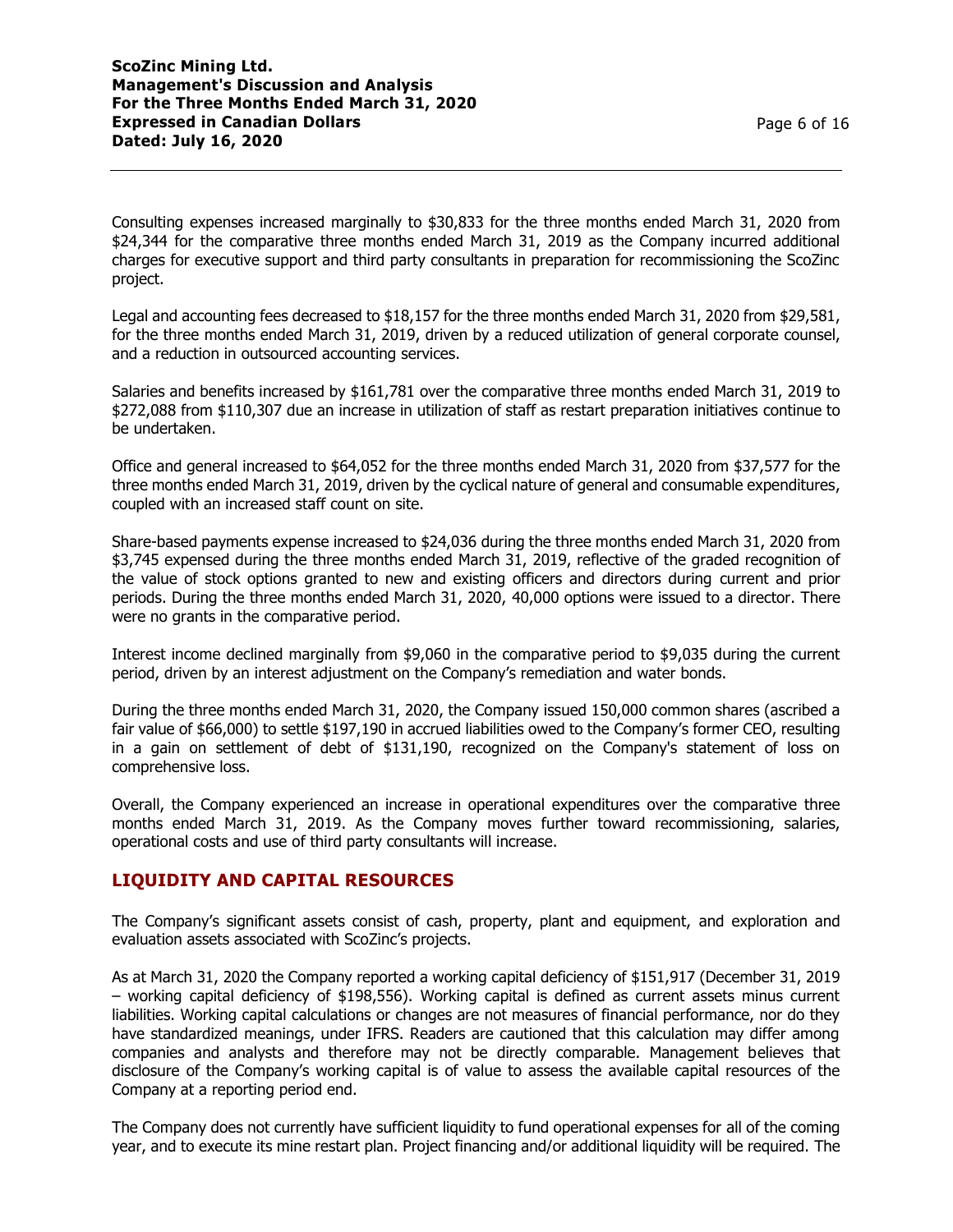timing and ability of the Company to meet future needs will depend on the liquidity of the financial markets as well as the acceptance of investors to finance resource-based junior companies, in addition to the results of the Company's exploration programs. The ability of the Company to carry out its planned business objectives is dependent on its ability to raise adequate financing from lenders, shareholders and other investors and/or generate operating profitability and positive cash flow. There can be no assurances that the Company will continue to obtain the additional financial resources necessary and/or achieve profitability or positive cash flows. If the Company is unable to obtain adequate financing, the Company will be required to curtail operations, and development activities and there would be significant uncertainty whether the Company would continue as a going concern and realize its assets and settle its liabilities and commitments in the normal course of business.

These factors indicate the existence of material uncertainties that may cast significant doubt on the ability of the Company to continue as a going concern, as disclosed in Note 1 of the Company's consolidated financial statements.

On May 29, 2020, the Company closed a third and final tranche of a non-brokered private placement of units of the Company ("Units"), with previous tranches having been closed on April 22, 2020 and May 22, 2020. The aggregate gross proceeds of the private placement were \$1,150,000 based on the issuance of 3,833,333 Units at a price of \$0.30 per Unit. Each Unit consists of one common share of the Company and a common share purchase warrant (a "Warrant"). Each Warrant is exercisable into a common share of the Company at a price of \$0.50 per common share for a period of twenty-four months from the date of issue.

In connection with the private placement the Company paid cash finder's fees of \$18,759 and issued 62,531 compensation warrants as share issue costs, with each compensation warrant having the same terms as the Warrants issued as part of the Offering.

Directors, officers and other insiders of the Company subscribed 1,256,620 Units, for gross proceeds of \$376,986.

In May 2020, the Company benefitted from a \$40,000 Government of Canada Covid-19 "Canada Emergency Business Account" loan, administered by the Royal Bank of Canada. The proceeds of the loan are interest free until December 31, 2022 with a 25% balance forgiveness if repaid by that date.

As of the date of this document, the Company's financial instruments consist of cash, amounts receivable, cash held for reclamation, accounts payable and accrued liabilities, and amounts due to related parties.

## **RISK FACTORS**

The operations of the Company may require licenses and permits from various local, provincial, and federal governmental authorities. There can be no assurance that the Company will be able to obtain all necessary licenses and permits that may be required to carry out mineral exploration, development, or mining operations at its project.

Even if the Company's exploration programs and mining operations are successful, factors beyond the control of the Company may affect the marketability of any minerals discovered or mined. The prices of minerals have historically fluctuated widely and are affected by numerous factors beyond the Company's control, including international, economic and political trends, geopolitical conflicts, expectations for inflation, currency exchange fluctuations, interest rates, global or regional consumption patterns, speculative activities, and worldwide production levels. The effect of these factors cannot accurately be predicted.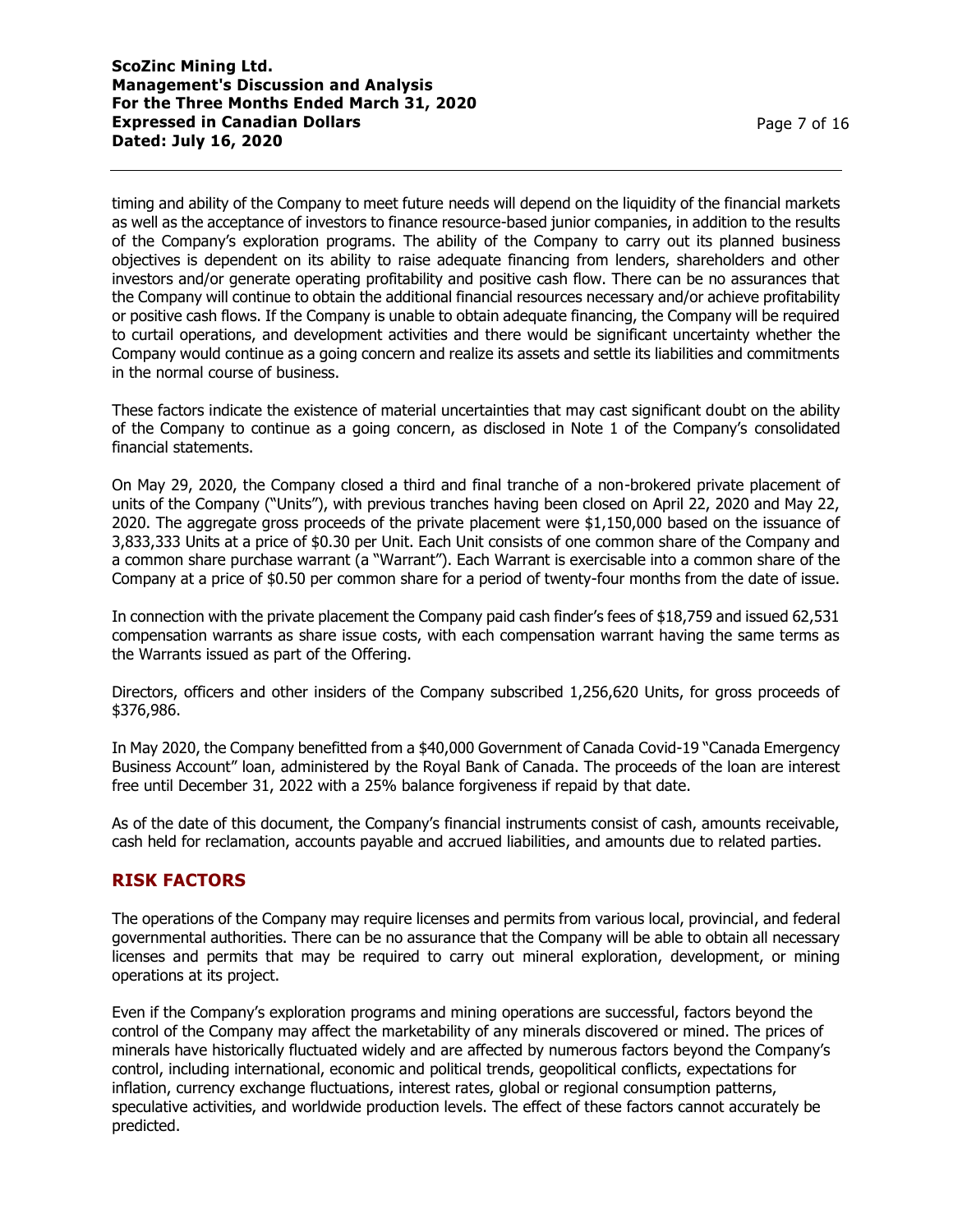#### **Risk Management Framework**

The Board of Directors has overall responsibility for the establishment and oversight of the Company's risk management framework and while retaining ultimate responsibility for them, it has delegated the authority for designing policies and systems that ensure the effective execution of the objectives and policies to the Company's finance function.

#### (a) Market Risk

Market risk is the risk that changes in market prices will affect the fair value of future cash flows of a financial instrument. Market prices are comprised of three types of risk for the Company: currency risk, interest rate risk, and commodity price risk.

#### Currency Risk

Currency risk is the risk that fluctuation in exchange rates between the Canadian dollar or other foreign currencies will affect the Company's financial results. The Company's operations and financing activities are conducted primarily in Canadian dollars and as a result, it is not currently exposed to significant foreign currency risk. However, the Company may be exposed to currency risk in the future as the prices for the metals produced by the Company's Scotia Mine, which is currently in care-andmaintenance, are sold throughout the world based principally upon the United States dollar price. The appreciation of the Canadian dollar against the United States dollar may reduce the Company's future revenues relative to the costs at the Company's operations, making such operations less profitable. As a result, currency fluctuations may affect its future operations, operating results, and cash flows when the Scotia Mine is restarted.

#### Interest Rate Risk

Interest rate risk is the risk that the fair value of future cash flows of a financial instrument will fluctuate because of changes in the market interest rates. The Company is exposed to interest risk arising primarily from its cash held mainly in short-term interest bearing accounts with Canadian chartered banks. The impact of a change in interest rates is not significant.

### Commodity Price Risk

The success of the Company's Scotia Mine and its other prospects will be primarily dependent on the future price of zinc and lead. Metal prices have historically been subject to significant price fluctuation. No assurance may be given that metal prices will remain stable and significant reductions or volatility in metal prices may have an adverse effect on the Company's business, including the economic attractiveness of the Company's projects, the Company's ability to obtain financing and the amount of the Company's revenue or profit or loss. Significant price fluctuations over short periods of time may be generated by numerous factors beyond the control of the Company, including domestic and international economic and political trends, expectations of inflation, currency exchange fluctuations, interest rates, global or regional consumption patterns, speculative activities, and increases or decreases in production due to improved mining and production methods. The Company does not currently have an operating mine and does not have any derivative commodity contracts or other commodity based risks in respect of operations.

(b) Credit Risk

Credit risk is the risk of an unexpected loss if a third party to a financial instrument fails to meet its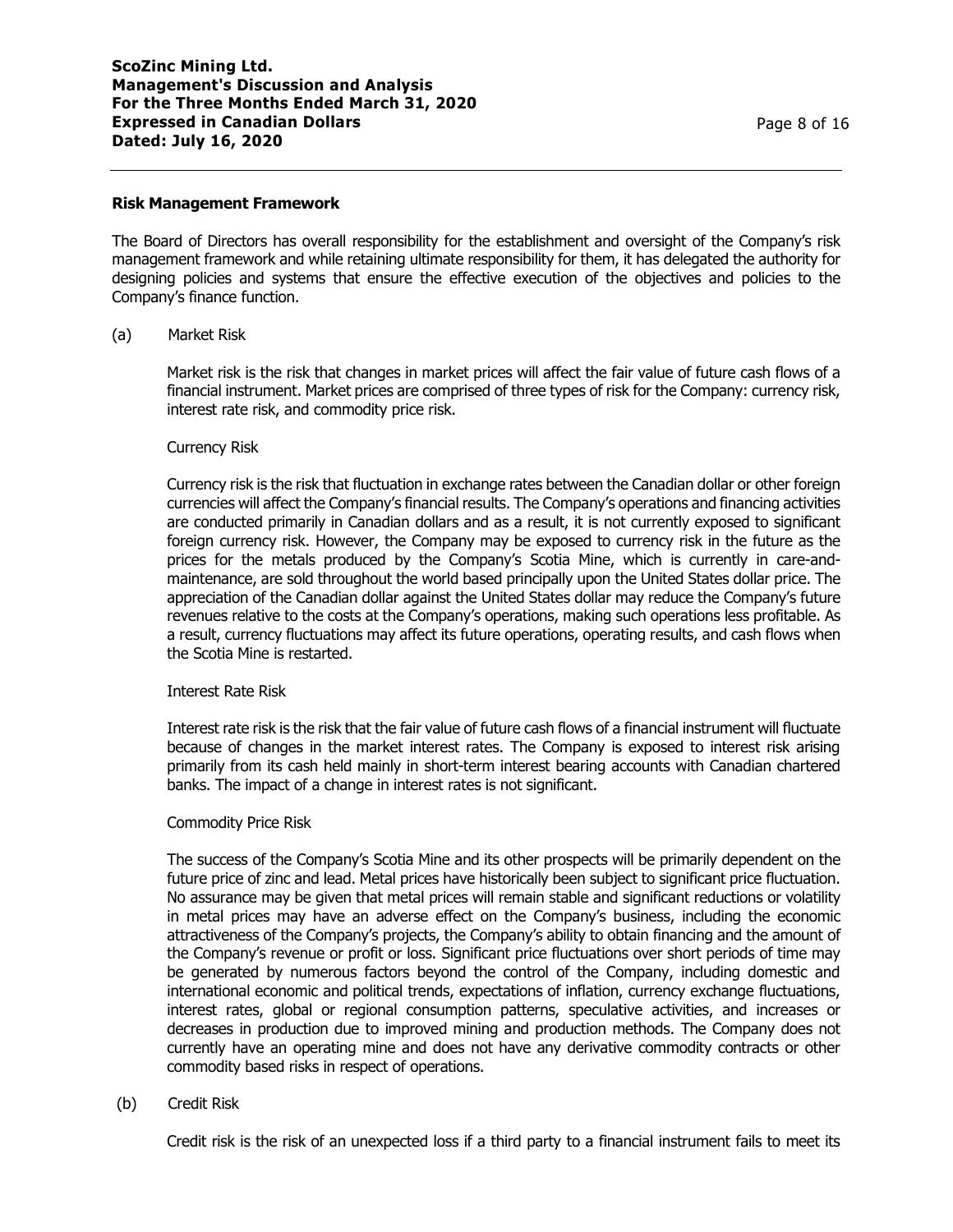contractual obligations. To minimize credit risk, cash is deposited in a Canadian chartered bank and may be redeemed on demand and cash held for reclamation is held by government authorities where credit risk is minimal. Amounts receivable primarily consists of GST/HST refunds amounting to \$50,822 from the Canadian government. The Company monitors the collectability of its amounts receivable and has not had difficulty collecting amounts receivable. Consequently, management considers credit risk to be minimal.

(c) Liquidity Risk

Liquidity risk is the risk that the Company will encounter difficulty in meeting the obligations associated with its financial liabilities that are settled by delivering cash or another financial asset. The Company's approach to managing liquidity is to ensure, as far as possible, that it will always have sufficient liquidity to meet its liabilities when due, under both normal and stressed conditions, without incurring unacceptable losses. The Company reviews its expenditure budgets against actual expenditures routinely to ensure there is sufficient working capital to discharge all financial obligations.

# **OFF BALANCE SHEET ARRANGEMENTS**

The Company has no off-balance sheet arrangements as of the date of this document.

# **CONTINGENCY**

Due to the worldwide COVID-19 outbreak, material uncertainties may come into existence that could influence management's going concern assumption. Management cannot accurately predict the future impact COVID-19 may have on:

- Global metal prices;
- The severity and the length of potential measures taken by governments to manage the spread of the virus and their effect on labour availability and supply lines;
- Availability of essential supplies;
- Purchasing power of the Canadian dollar; and
- Ability to obtain funding.

At the date of the approval of these consolidated financial statements, the Canadian government has not introduced measures which impede the activities of the Company. Management believes the business will continue and accordingly, the current situation bears no impact on management's going concern assumption. However, it is not possible to reliably estimate the length and severity of these developments and the impact on the financial results and condition of the Company in future periods.

The outbreak of the novel strain of coronavirus, specifically identified as "COVID-19", has resulted in governments worldwide enacting emergency measures to combat the spread of the virus. These measures, which include the implementation of travel bans, self-imposed quarantine periods and social distancing, have caused material disruption to businesses globally resulting in an economic slowdown. Global equity markets have experienced significant volatility and weakness. Governments and central banks have reacted with significant monetary and fiscal interventions designed to stabilize economic conditions. The duration and impact of the COVID-19 outbreak is unknown at this time, as is the efficacy of the government and central bank interventions. It is not possible to reliably estimate the length and severity of these developments and the impact on the financial results and condition of the Company and its operating subsidiaries in future periods, however the impact of the pandemic could impact the Company's ability to obtain financing to fund our planned activities.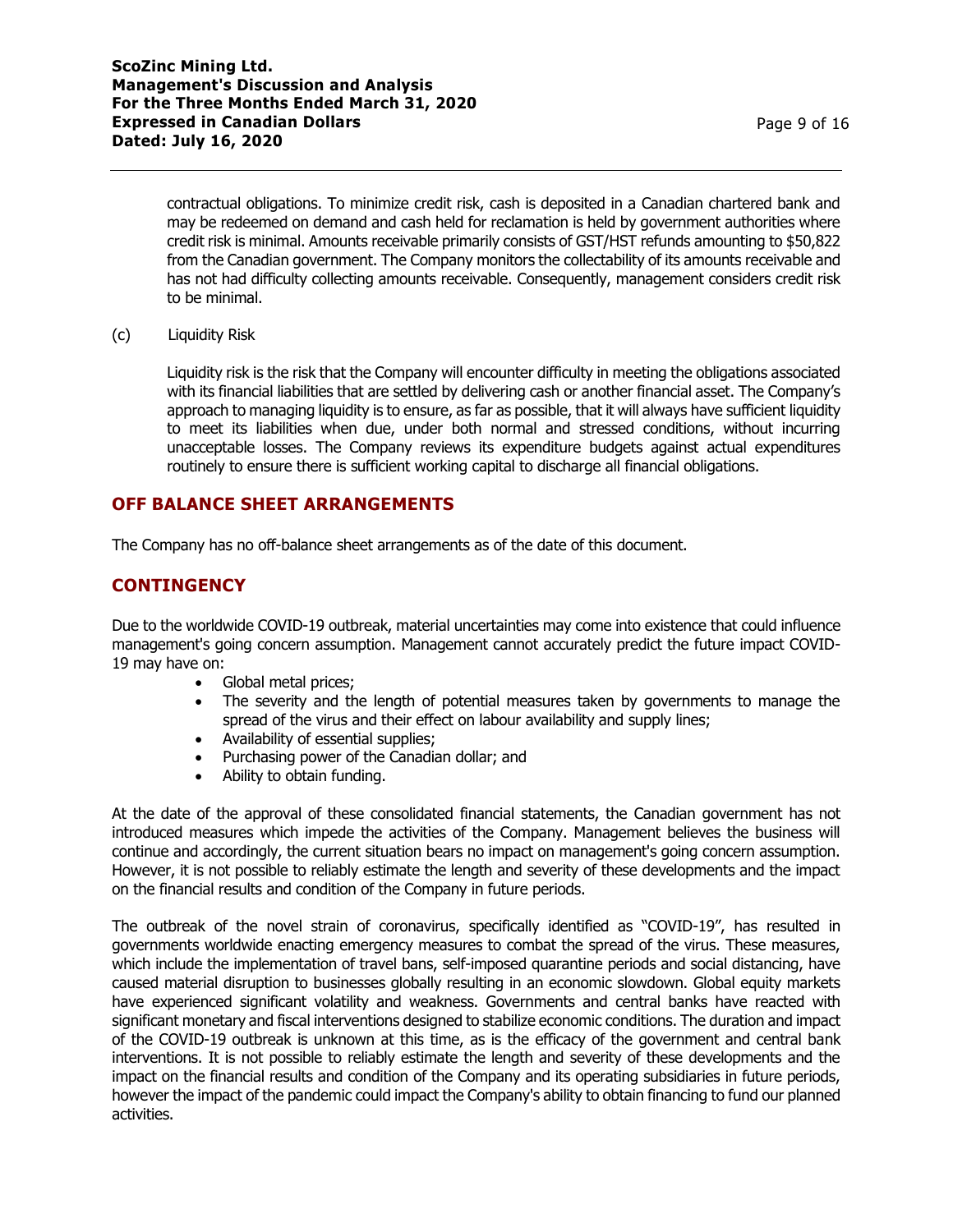# **DECOMMISSIONING LIABILITY**

The Company is required to make reclamation deposits in respect of its expected rehabilitation obligations as set out below.

The Company has agreed with the Province of Nova Scotia (Department of Natural Resources) to remediate the ScoZinc mine facility to an agreed status at the end of the mining operations at the site; as a result the Company is required to make reclamation deposits in respect of this obligation. As at March 31, 2020, a \$2,882,477 (December 31, 2019 – \$2,874,286) cash bond, including accrued interest, is posted with the Province of Nova Scotia.

In addition, the Company has a reclamation bond with the Nova Scotia Department of Environment for \$189,856 (December 31, 2019 – \$189,330), including accrued interest, which is required to address the potential replacement of domestic water supplies that could potentially be downgraded by mining operations.

Nova Scotia Business Inc. holds a reclamation bond in the amount of \$100,000 (December 31, 2019 – \$100,000) in relation to the land, which the Company leases from the organization in Sheet Harbour. The bond will be held until the current lease agreement expires on April 1, 2028.

## **SHARE CAPITAL**

As at the date of this MD&A, the Company had the following securities issued and outstanding:

| Common Shares        | 14,084,794 |                                                                                                           |
|----------------------|------------|-----------------------------------------------------------------------------------------------------------|
| <b>Stock Options</b> | 935,000    | Exercisable at a price between $$0.45 - $2.01$ per option, of which<br>535,500 are vested and exercisable |
| Warrants             | 8,232,864  | Exercisable at a price between \$0.50 and \$1.50                                                          |

## **DISCLOSURE CONTROLS AND PROCEDURES**

Management has established processes, which are in place to provide them sufficient knowledge to support management representations that they have exercised reasonable diligence that:

- (i) the consolidated financial statements do not contain any untrue statement of material fact or omit to state a material fact required to be stated or that is necessary to make a statement not misleading in light of the circumstances under which it is made, as of the date of and for the periods presented by the consolidated financial statements; and
- (ii) the consolidated financial statements fairly present in all material respects the financial condition, results of operations and cash flows of the Company, as of the date of and for the periods presented by the consolidated financial statements.

In contrast to the certificate required under National Instrument 52-109 Certification of Disclosure in Issuers' Annual and Interim Filings ("NI 52-109"), the Company utilizes the Venture Issuer Basic Certificate which does not include representations relating to the establishment and maintenance of disclosure controls and procedures ("DC&P") and internal controls over financial reporting ("ICFR"), as defined in NI 52-109. In particular, the certifying officers filing the Certificate are not making any representations relating to the establishment and maintenance of: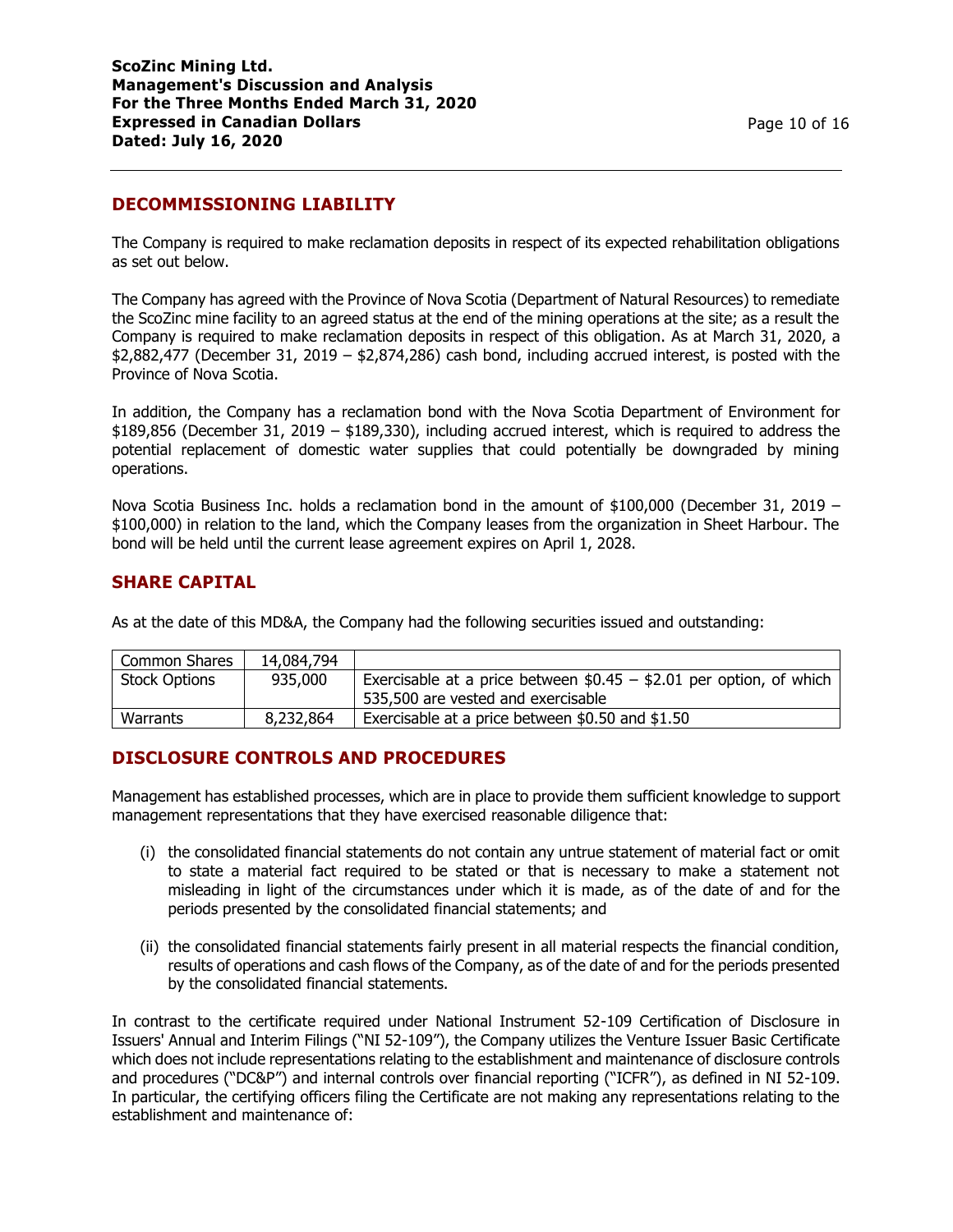- (i) controls and other procedures designed to provide reasonable assurance that information required to be disclosed by the issuer in its annual filings, interim filings or other reports filed or submitted under securities legislation is recorded, processed, summarized and reported within the time periods specified in securities legislation; and
- (ii) a process to provide reasonable assurance regarding the reliability of financial reporting and the preparation of financial statements for external purposes in accordance with the issuer's GAAP.

The Company's certifying officers are responsible for ensuring that processes are in place to provide them with sufficient knowledge to support the representations they are making in this certificate.

Investors should be aware that inherent limitations on the ability of certifying officers of a venture issuer to design and implement on a cost effective basis DC&P and ICFR as defined in NI 52-109 may result in additional risks to the quality, reliability, transparency and timeliness of interim and annual filings and other reports provided under securities legislation.

## **MANAGEMENT'S RESPONSIBILITY FOR FINANCIAL INFORMATION**

The Company's consolidated financial statements are the responsibility of the Company's management, and have been approved by the Board of Directors. The consolidated financial statements were prepared by the Company's management in accordance with International Financial Reporting Standards. The consolidated financial statements include certain amounts based on the use of estimates and assumptions. Management has established these amounts in a reasonable manner, in order to ensure that the consolidated financial statements are presented fairly in all material respects.

## **CURRENT GLOBAL FINANCIAL CONDITIONS AND TRENDS**

Securities of mining and mineral exploration companies, including the common shares of the Company, have experienced substantial volatility in the past, often based on factors unrelated to the financial performance or prospects of the companies involved. These factors include macroeconomic developments in Canada and globally, and market perceptions of the attractiveness of particular industries. The price of the securities of the Company is also significantly affected by short-term changes in commodity prices, base metal prices or other mineral prices, currency exchange fluctuation and the political environment in the countries in which the Company does business. As of March 31, 2020, the global economy continues to be in a period of significant volatility, in large part due to Asian, European, and American economic concerns that have impacted global economic growth, although the zinc market continues to be volatile, the favourable movement in the Canadian dollar relative to the US dollar has served to mitigate the volatility for domestic projects.

## **POTENTIAL DILUTION**

The issue of common shares of the Company upon the exercise of stock options and/or the warrants will dilute the ownership interest of the Company's current shareholders. The Company may also issue additional options and warrants or additional common shares from time to time in the future. If it does so, the ownership interest of the Company's then current shareholders could also be diluted.

# **DEPENDENCE ON KEY PERSONNEL**

The Company's business and operations are dependent on retaining the services of a small number of key personnel. The success of the Company is, and will continue to be, to a significant extent, dependent on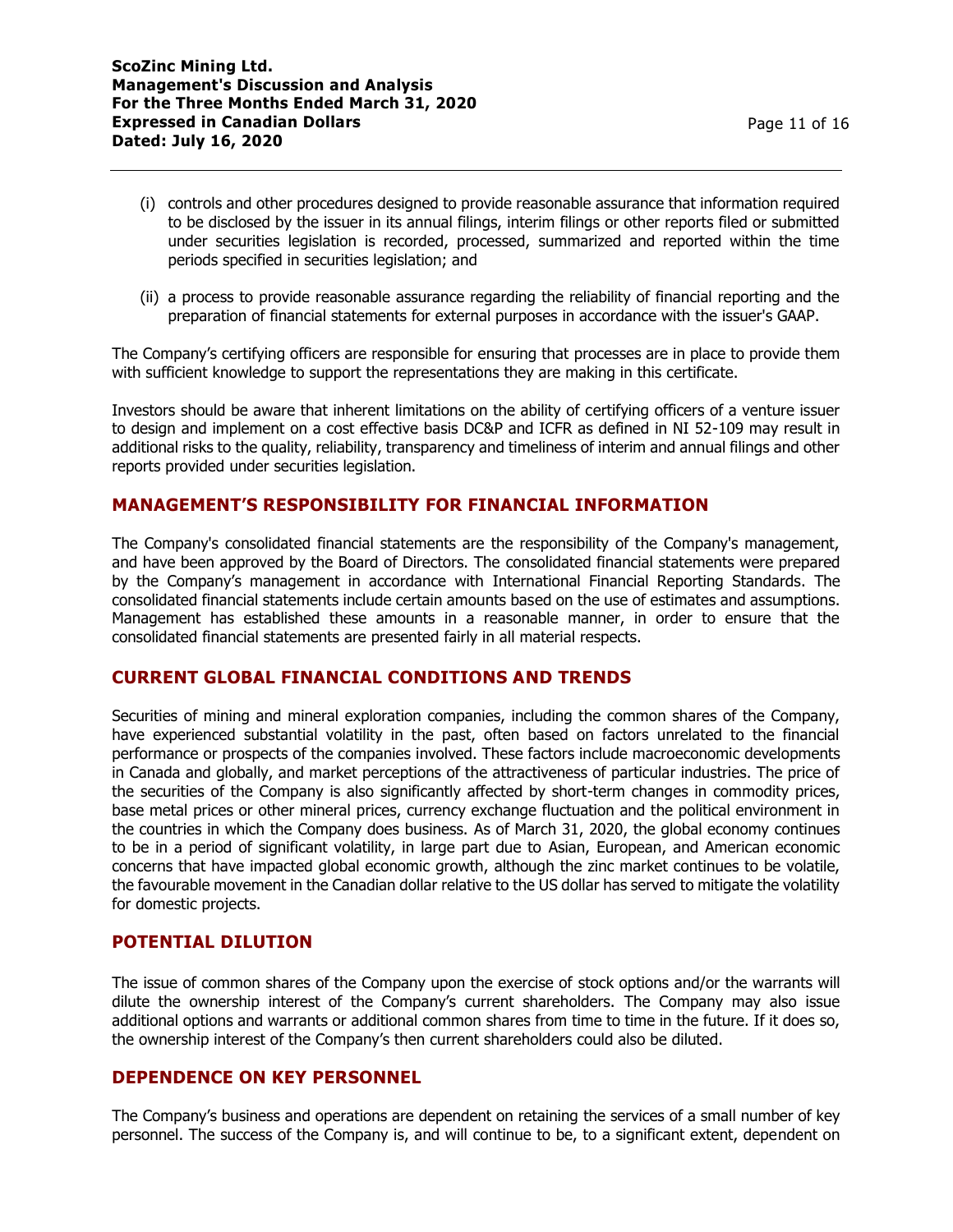the expertise and experience of these people. The loss of one or more of these key people could have a materially adverse effect on the Company. The Company does not maintain insurance on any of its key people.

# **TRANSACTIONS WITH RELATED PARTIES**

All transactions with related parties have occurred in the normal course of operations and are measured at the exchange amount, which is the amount of consideration established and agreed to by the related parties. Except as noted, amounts with related parties are non-interest bearing, unsecured, payable on demand and have arisen from the provision of services and expense reimbursements described.

### **Key Management Personnel Compensation**

| Management and key personnel compensation is as follows: |  |
|----------------------------------------------------------|--|
|                                                          |  |

| <b>Current Board of Directors, Officers</b> | <b>Three Months</b><br><b>Ended</b> | <b>Three Months</b><br><b>Ended</b> |
|---------------------------------------------|-------------------------------------|-------------------------------------|
| and Key Management Personnel                | March 31, 2020                      | March 31, 2019                      |
| Victor Lazarovici - Director                | \$nil                               | \$6,250                             |
| Louis G. Montpellier - Former Director      | nil                                 | \$6,250                             |
| Christopher Hopkins - Director              | nil                                 | \$6,250                             |
| Michael Surratt - Director                  | nil                                 | \$6,250                             |
| Mark Billings - Director                    | nil                                 | Nil                                 |
| Ashwath Mehra - Director                    | nil                                 | Nil                                 |
| Joe Ringwald - Former CEO                   | nil                                 | \$10,313                            |
| Mark Haywood - Chief Executive Officer      | \$59,043                            | Nil                                 |
| Robert Suttie - Chief Financial Officer     | \$7,500                             | \$7,500                             |
| Share-based Compensation                    | \$21,976                            | Nil                                 |
| <b>Totals</b>                               | \$88,519                            | \$42,813                            |

Transactions with key management personnel comprise compensation of key management personnel as follows:

During the three months ended March 31, 2020, the Company expensed \$16,605 (three months ended March 31, 2019 – \$24,743) to Marrelli Support Services Inc. ("Marrelli Support") and DSA Corporate Services Inc. (the "DSA"), together known as the "Marrelli Group" for:

- (i) Robert D.B. Suttie, President of Marrelli Support, to act as Chief Financial Officer ("CFO") of the Company;
- (ii) Bookkeeping and office support services;
- (iii) Regulatory filing services; and
- (iv) Corporate secretarial services.

Marrelli Support is also reimbursed for out of pocket expenses.

As at March 31, 2020, amounts due to related parties totaled  $$81,656$  (December 31, 2019 –  $$52,768$ ) pertaining to amounts payable for key management remuneration, director's fees, support services from the Marrelli Group, and reimbursement of expenses paid on behalf of the Company.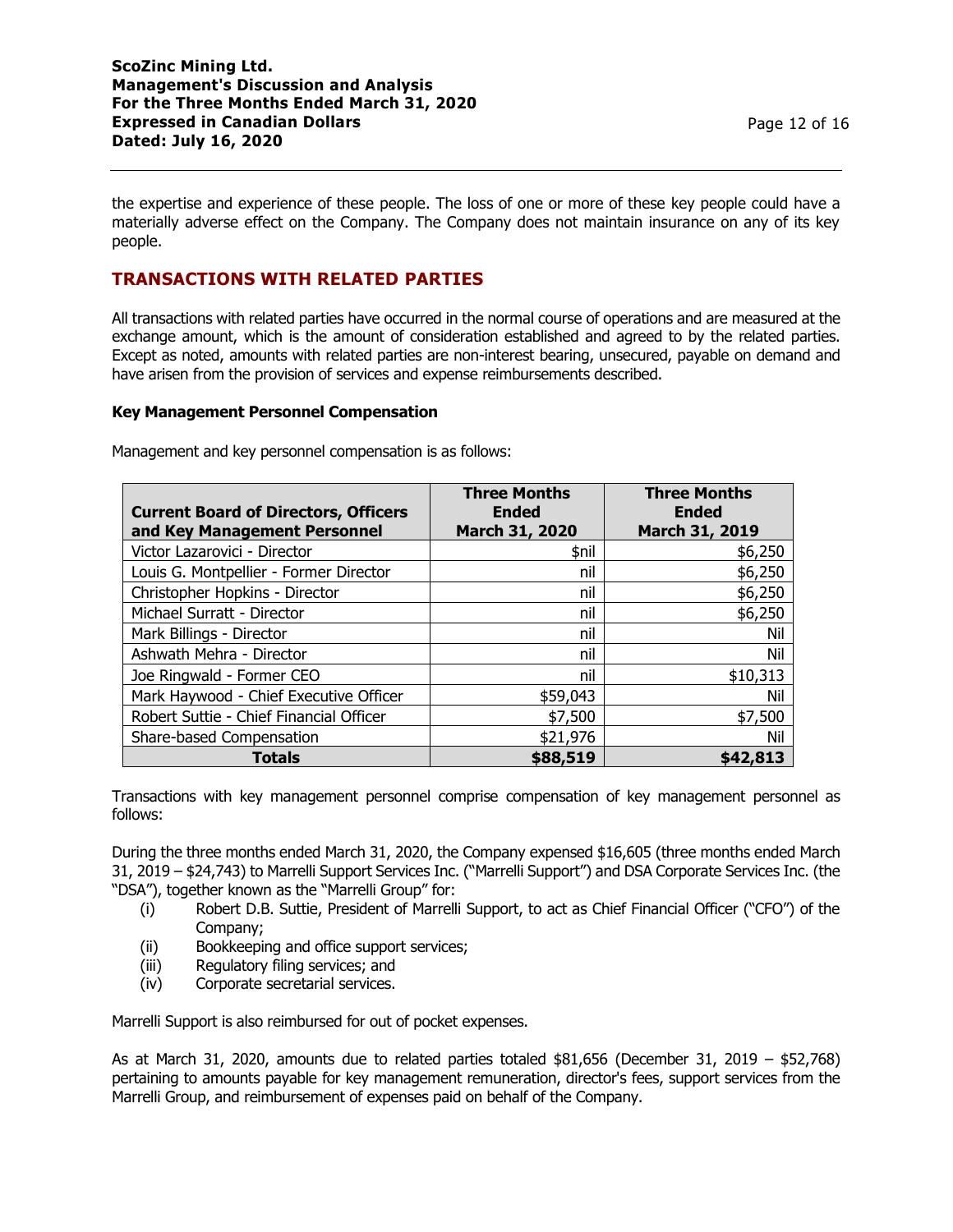The above noted transactions are in the normal course of business and are measured at the exchange amount, as agreed to by the parties, and approved by the Board of Directors in strict adherence to conflict of interest laws and regulations.

## **PROPOSED TRANSACTIONS**

There is no imminent decision by the Board of Directors of the Company with respect to any transaction beyond what is contemplated in this document.

## **EVENTS OCCURING AFTER THE REPORTING DATE**

i) On May 29, 2020, the Company closed a third and final tranche of a non-brokered private placement of units of the Company ("Units"), with previous tranches having been closed on April 22, 2020 and May 22, 2020. The aggregate gross proceeds of the private placement were \$1,150,000 based on the issuance of 3,833,333 Units at a price of \$0.30 per Unit. Each Unit consists of one common share of the Company and a common share purchase warrant (a "Warrant"). Each Warrant is exercisable into a common share at a price of \$0.50 per common share for a period of twenty-four months from the date of issue.

In connection with the private placement the Company paid cash finder's fees of \$18,759 and issued 62,531 compensation warrants as share issue costs, with each compensation warrant having the same terms as the Warrants issued as part of a Unit.

Directors, officers and other insiders of the Company subscribed 1,256,620 Units, for gross proceeds of \$376,986.

ii) In May 2020, the Company benefitted from a \$40,000 Government of Canada Covid-19 "Canada Emergency Business Account" loan, administered by the Royal Bank of Canada. The proceeds of the loan are interest free until December 31, 2022 with a 25% balance forgiveness if repaid by that date.

## **CRITICAL ACCOUNTING POLICIES AND ESTIMATES**

Financial statements in conformity with IFRS require management to make estimates and assumptions that affect the reported amounts of assets and liabilities and disclosures of contingent assets and liabilities at the date of the financial statements, and the reported amounts of expenses during the reporting period. Actual results may differ from those estimates. A full description of the Company's significant accounting policies may be found in Note 3 of the Company's December 31, 2019 audited consolidated financial statements. A summary of the Company's critical accounting estimates is set out below.

## **Exploration and Evaluation Assets and Property, Plant and Equipment**

The Company reviews capitalized costs on its property interests on a periodic, or annual, basis and will determine whether any persuasive evidence exists that indicates impairment. In assessing impairment of exploration and evaluation properties, and associated property, plant and equipment, management makes certain assumptions about whether the capitalized costs are unlikely to be recovered in full from successful development or by sale.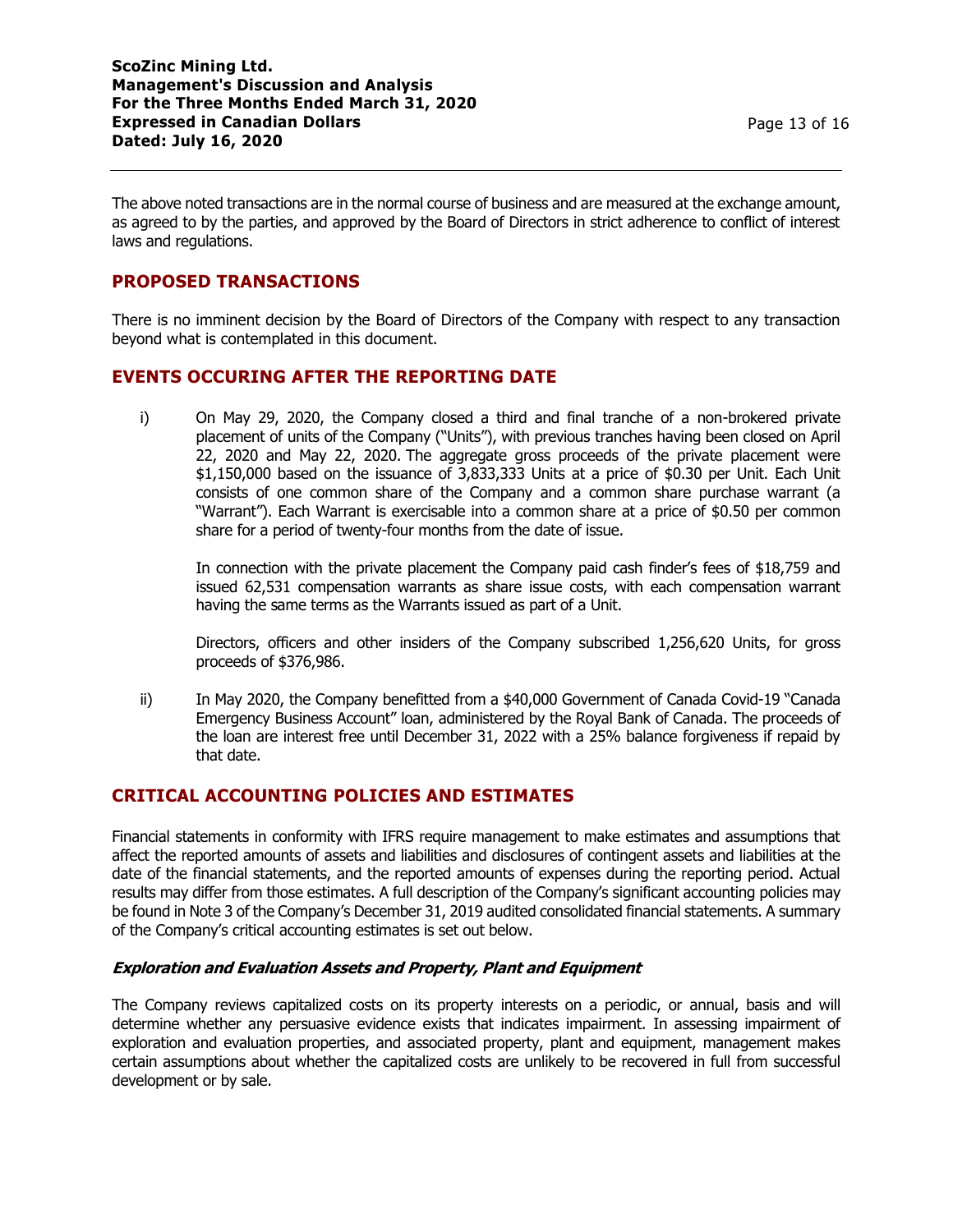#### **Decommissioning Liability**

The Company conducts its operations in compliance with applicable laws and regulations governing protection of the environment. Reclamation and remediation obligations arise throughout the life of the Scotia Mine. The Company estimates future reclamation costs based on the level of current activity and estimates of costs required to fulfill its future obligations.

### **Share-based payments and Warrant Values**

The Company utilizes the Black-Scholes Option Pricing Model ("Black-Scholes") to estimate the fair value of stock options granted to directors, officers and employees and to estimate the fair value of warrants issued in connection with private placements. The use of Black-Scholes requires management to make various estimates and assumptions that impact the value assigned to the stock options including the forecast future volatility of the stock price, the risk-free interest rate, dividend yield and the expected life of the stock options. Any changes in these assumptions could have a material impact on the share-based payment calculation value.

## **ACCOUNTING PRONOUNCEMENTS ADOPTED DURING THE PERIOD**

#### IAS 1, Presentation of Financial Statements ("IAS 1")

Amendments to IAS 1, issued in October 2018, provide clarification on the definition of material and how it should be applied. The amendments also align the definition of material across IFRS and other publications.

This standard was adopted on January 1, 2020, with no impact on the Company's condensed interim consolidated financial statements.

### IAS 8, Accounting Policies, Changes in Accounting Estimates and Errors ("IAS 8")

Amendments to IAS 8, issued in October 2018, provide clarification on the definition of material and how it should be applied. The amendments also align the definition of material across IFRS and other publications.

This standard was adopted on January 1, 2020, with no impact on the Company's condensed interim consolidated financial statements.

### **FINANCIAL AND OTHER INSTRUMENTS**

The carrying values of cash, amounts receivable, cash held for reclamation, accounts payable and accrued liabilities, and amounts due to related parties approximate their fair value due to the short-term nature of these instruments, or in the case of reclamation deposits, the rate of interest being applied on the funds deposited.

Other than those described above, the Company does not own, hold or have any material interest in, or liability associated with, any other financial instrument. For a full description of the Company's financial instruments, and policies utilized therein, please refer to Note 18 of the Company's December 31, 2019 audited consolidated financial statements.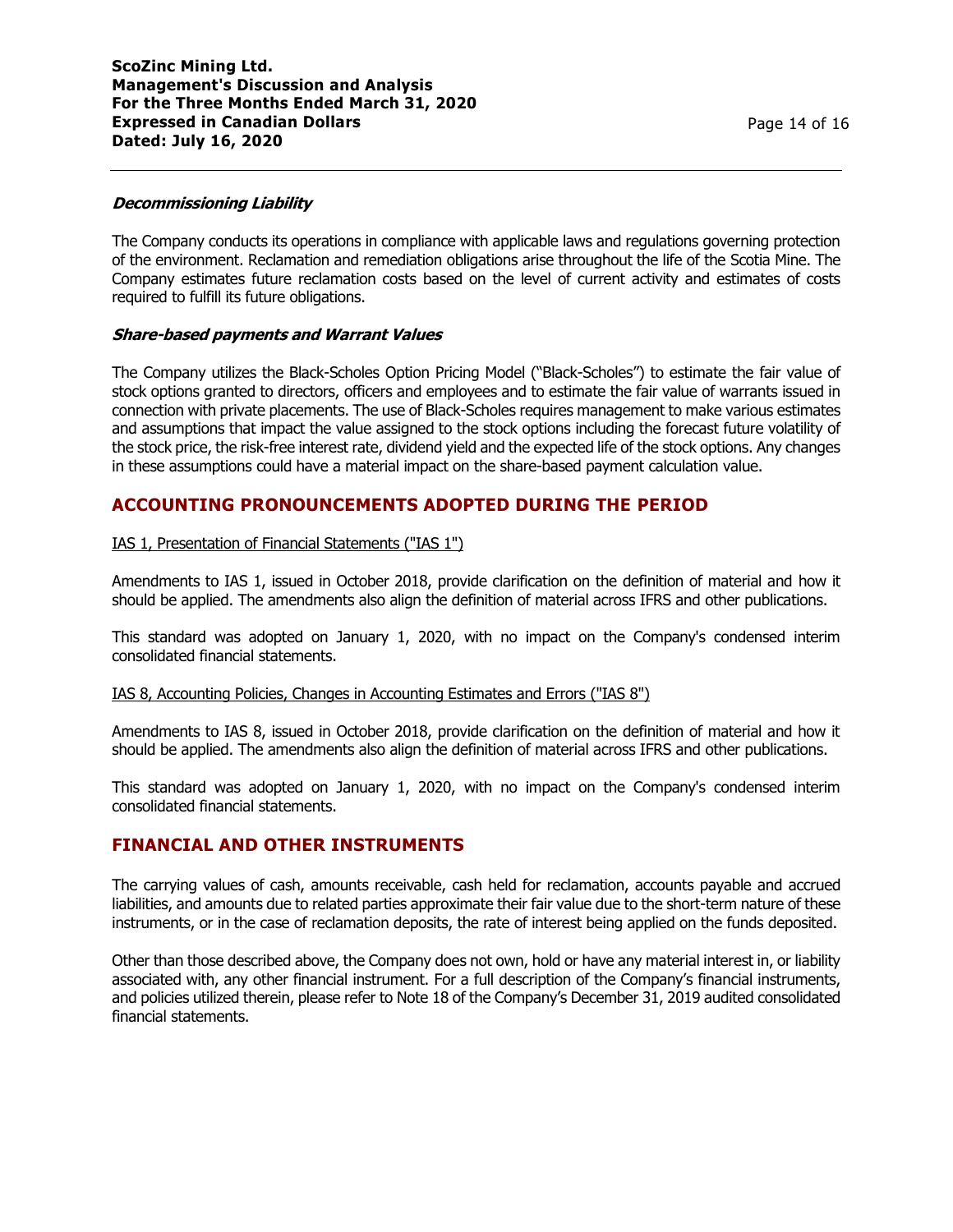# **DISCLOSURE FOR VENTURE ISSUERS WITHOUT SIGNIFICANT REVENUE**

Office and General expenses for the three months ended March 31, 2020 and 2019 are comprised of the following:

| Three Months Ended March 31,        | 2020   | 2019   |
|-------------------------------------|--------|--------|
|                                     | (\$)   | (\$)   |
| <b>Bank Charges</b>                 | 2,096  | 867    |
| Computer and information technology | 1,653  | 3,225  |
| Insurance                           | 32,667 | 2,964  |
| Travel                              | 3,323  | 159    |
| Property tax                        |        | 21,140 |
| <b>Utilities</b>                    | 5,402  | 6,199  |
| General                             | 18,911 | 3,023  |
|                                     | 64,052 | 37,577 |

## **ADDITIONAL INFORMATION**

Additional information relating to the Company is available on SEDAR [\(www.sedar.com\)](http://www.sedar.com/) and on the Company's website at [www.ScoZinc.com.](http://www.scozinc.com/)

## **FORWARD LOOKING STATEMENTS**

This MD&A contains forward-looking statements within the meaning of Canadian securities legislation. Forwardlooking statements include, but are not limited to, statements with respect to the closing of the Transaction, the future price of metals, the estimation of Mineral Reserves and Resources, the realization of Mineral Reserve and Resource estimates, the timing and amount of estimated future production, costs of production and capital expenditures, costs and timing of the development of deposits, success of exploration activities, permitting time lines, currency fluctuations, requirements for additional capital, government regulation of mining operations, environmental risks, reclamation expenses, the possibility of title disputes or claims, limitations on insurance coverage, and the timing and possible outcome of pending litigation. In certain cases, forwardlooking statements can be identified by the use of words such as "plans," "expects" or "does not expect," "is expected," "budget," "scheduled," "estimates," "forecasts," "intends," "anticipates" or "does not anticipate," or "believes," or variations of such words and phrases or statements that certain actions, events or results "may," "could," "would," "might" or "will be taken," "occur" or "be achieved."

Forward-looking statements and other information contained in this MD&A concerning the mining industry and our general expectations concerning the mining industry are based on estimates prepared by us using data from publicly available industry sources as well as from market research and industry analysis and on assumptions based on data and knowledge of this industry which we believe to be reasonable. However, this data is inherently imprecise, although generally indicative of relative market positions, market shares and performance characteristics. While we are not aware of any misstatements regarding any industry data presented in this MD&A, the mining industry involves risks and uncertainties and is subject to change based on various factors. Forward-looking information is based on the reasonable assumptions, estimates, analysis and opinions of management made in light of its experience and its perception of trends, current conditions and expected developments, as well as other factors that management believes to be relevant and reasonable in the circumstances at the date that such statements are made, but which may prove to be